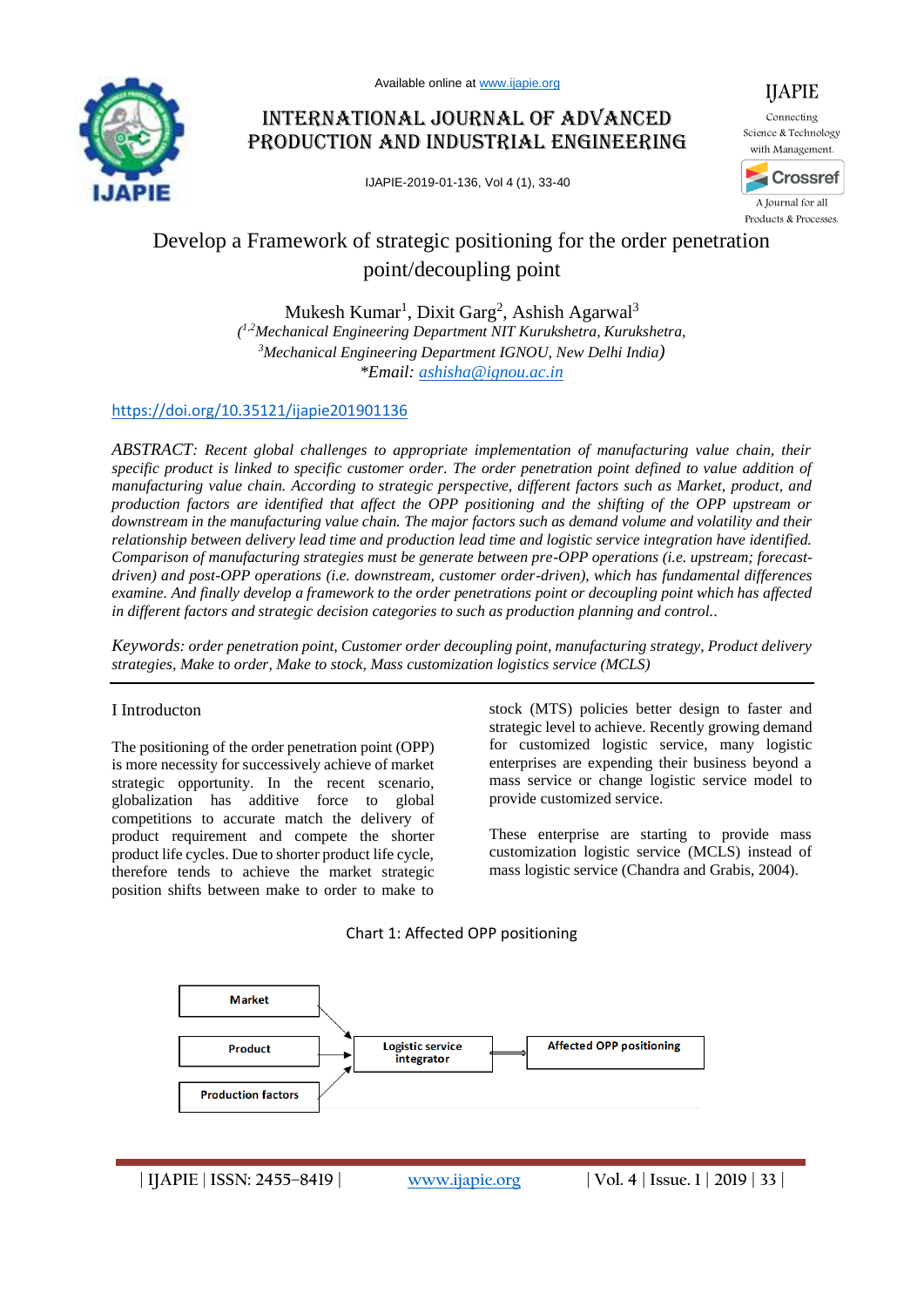MCLS environment many logistics emprises corporate and integrate to from a logistic service supply chain (LSSC) to meet the individualized service requirement of customers and to achieve the capabilities for offering mass service (Choy et al., 2007; Liu et al., 2011). As a final results key factors in determining the competiveness of the LSSC has becomes whether customized services at the cost of mass service through reasonable scheduling (Liu et al., 2012). Implication of order insertion is situation could be occur in supply chain scheduling, both in terms of production supply chain (Hoogeveen et al., 2012) and in service supply chain (Oliveira and Lourenço, 2002). Motivation: To study the factors influence on the positioning of the OPPs. The domain area is the rationale of forwards shifting, most of evidence of by authors has experienced in a few manufacturing firms. And backward shifting is fruitful for generally considers to be reduce the number of unnecessary activities resources and better planned for uncertain information environment. i.e forecast driven, potentially reducing or eliminating inventories redundancy.

### 2. Literature of OPP

Berry and Hill (1992) refer to the OPP choice as that of choosing a master planning approach, distinguishing between MTS, assemble-to-order (ATO), and MTO. This approach is further developed in Vollmann et al. (1997) and Hill (2000). The importance of Strategic positioning of the OPP is vital role play in competitive market. Sharman (1984) explored the term of OPP in a logistic perspective.

It defines that OPPs as the point where product specification generally exist in frozen, and as the last point at which inventory is held. Basically, the OPP depends on a balance phase between competitive global environment pressure and product price and complexity. Olhager and Ostlund (1990) reveals that application of push and pull system strategy to relative the position of the OPP, discuss that pull type system are using upstream of the OPPs and similarly push type systems are essential for downstream operations. The overall analysis is also explore the bottleneck position and product structure complexity as factors influencing for integration of push and pull systems. Various factor and perspective to derive a more holistic approach of the strategic relevance for selecting the right product delivery strategy, i.e selecting the right OPP position.

Definition of OPP and characteristics basically develop a framework to study the factors influence and determine the extent constrain the position of the OPP. The implement of OPP in manufacturing strategy, and distinctions among Pre-OPP and post-OPP operations, since these have fundamentally different characteristics. Therefore, repositions or redesigning and rebalancing capability to achieve the manufacturing value chain, by shifting the OPP backward or forwards positions strategy. Finally, a model is presented for selecting the right product delivery strategy with value addition in product. According to Logistics service integrator (LSI) must be focus insert a new order in scheduling plan that has produced for the original orders. In such circumstances, LSI must be encompasses the new order by constructing a new optimal scheduling plan (Hoogeveen et al., 2012).

In the MCLS environments, the focus on CODP is key point that divides the customized service from the mass service. The inserting a new order into the schedule, the abruptness and urgency of the new order will change the optimal CODP, as well as the total cost and the comprehensive satisfaction of the LSI. Hence, LSI the implementation of order insertion on the CODP would be explored according to management and counter gauge development strategy. According to theoretical and empirical evidence explored that recent most study on the CODP have covered on production supply chain scheduling and definition & implication of CODP (Ji et al., 2007; Olhager, 2003; Rafiei and Rabbani, 2011; Wikner and Rudberg, 2005), the shifting of the position of the CODP Qin, 2011; Rafiei and Rabbani, 2011; Rudberg and Wikner, 2004; Van Donk, 2001) and methodology to determine the position of CODP(Berry and Hill, 1992; Ji et al., 2007; Olhager, 2003; Olhager et al.,2001).

3. Characteristics of the OPP.

**<sup>|</sup> IJAPIE** | **ISSN: 2455–8419 | [www.ijapie.org](http://www.ijapie.org/) | Vol. 4 | Issue. 1 | 2019 | 34 |**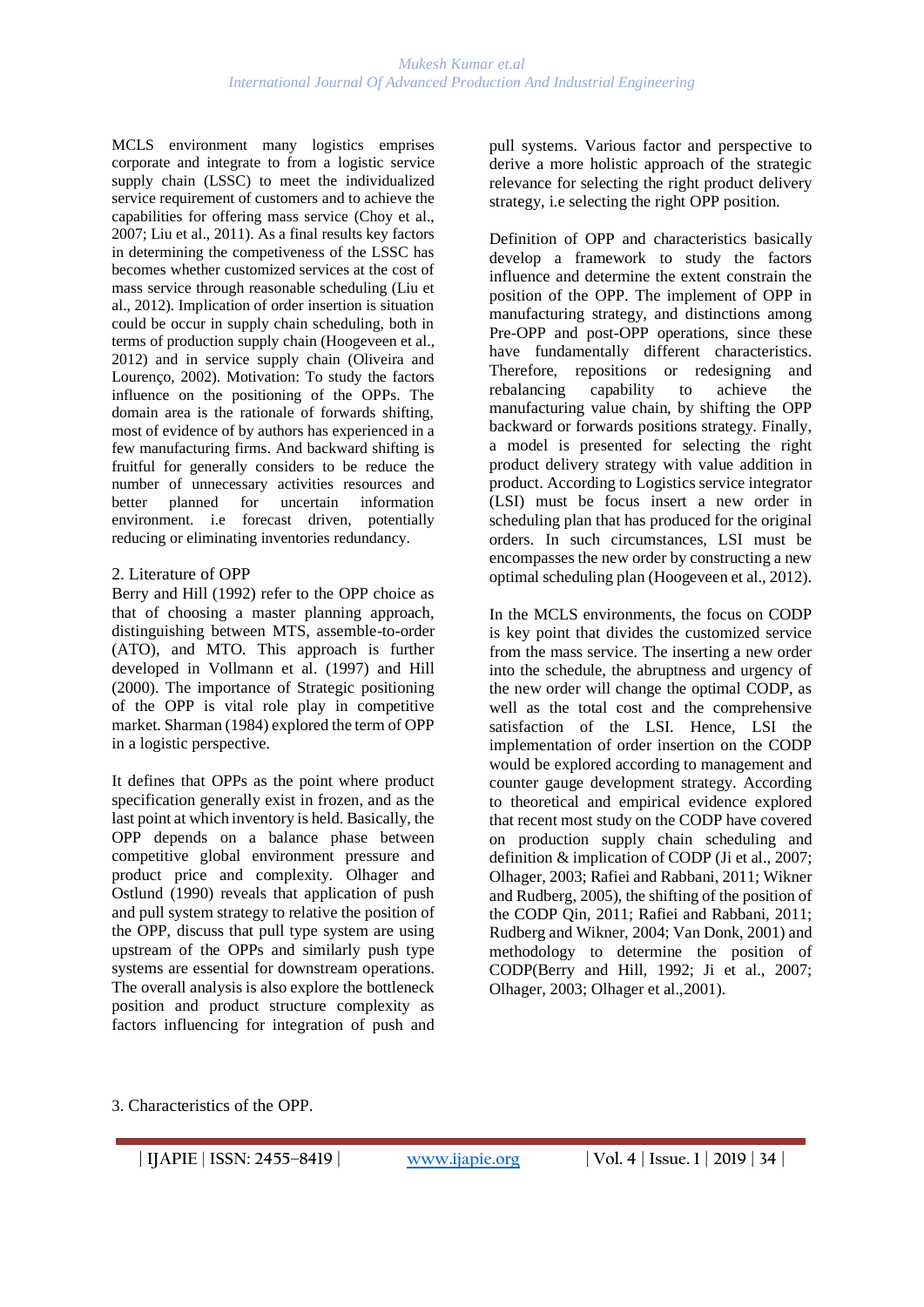| <b>Product delivery strategy</b>                                                                                                                                     | <b>Design</b> | <b>Fabrication &amp;</b><br><b>Procurement</b> | Final<br>assembly | logistic             |
|----------------------------------------------------------------------------------------------------------------------------------------------------------------------|---------------|------------------------------------------------|-------------------|----------------------|
| Make-to-stock                                                                                                                                                        |               |                                                |                   | $\triangleright$ OPP |
| Assemble-to-order                                                                                                                                                    |               |                                                | $\rightarrow$ OPP |                      |
| Make-to-order                                                                                                                                                        |               | $\blacksquare$ OPP                             |                   |                      |
| <b>Engineering-to-order</b>                                                                                                                                          | <b>OPP</b>    |                                                |                   |                      |
| Fig. 1 various product delivery strategies relate to various position of order penetration<br>point. Production activities (Forecast driven);<br>(driven activities) |               |                                                |                   | customer order       |

Conventional definition of OPP as the point in the manufacturing value chain for a product, their product is linked to a specific customer order desired. On the other hand, The OPP is called the customer order. Moreover, the OPP is called the customer order decoupling point (CODP) to indicate better fit to involvement of a customer order. It is clearly depicted in Figure:1, Considering various manufacturing strategy such as, Make –to-stock MTS, Assemble –to-order ATO, make-to-order MTO and Engineering –toorder (ETO) all are related to different position of the OPP. The different situation of manufacturing strategies are related to the ability of manufacturing operations to accommodate customizing or a wide product range. Therefore,

OPP divides the manufacturing stages that are forecast –driven (upstream of the OPP) from their customer order driven (the OPP and downstream).The most of the factors are directly dependent of the demand volume, volatility and existing relationship among the delivery strategy and production lead time. These factors are included in a model that implemented to manufacturing firms to selecting the right product delivery strategy. In the contrast ofmanufacturing strategies must be built for pre-OPP operations (i.e. upstream; forecast-driven) vs. post-OPP operations (i.e. downstream, customer orderdriven), due to two different stages are fundamentally different.

#### Chart 2: OPP factors related



Decision categories in manufacturing strategy, the difference between Pre –OPP and post-OPP operations. For example, the flow steady oriented production process is more applicable for

upstream operations because the number of limited product is available (product layout and product facility covers), the downstream operations has necessity to flexibility inherent in

**| IJAPIE** | **ISSN: 2455–8419 | [www.ijapie.org](http://www.ijapie.org/) | Vol. 4 | Issue. 1 | 2019 | 35 |**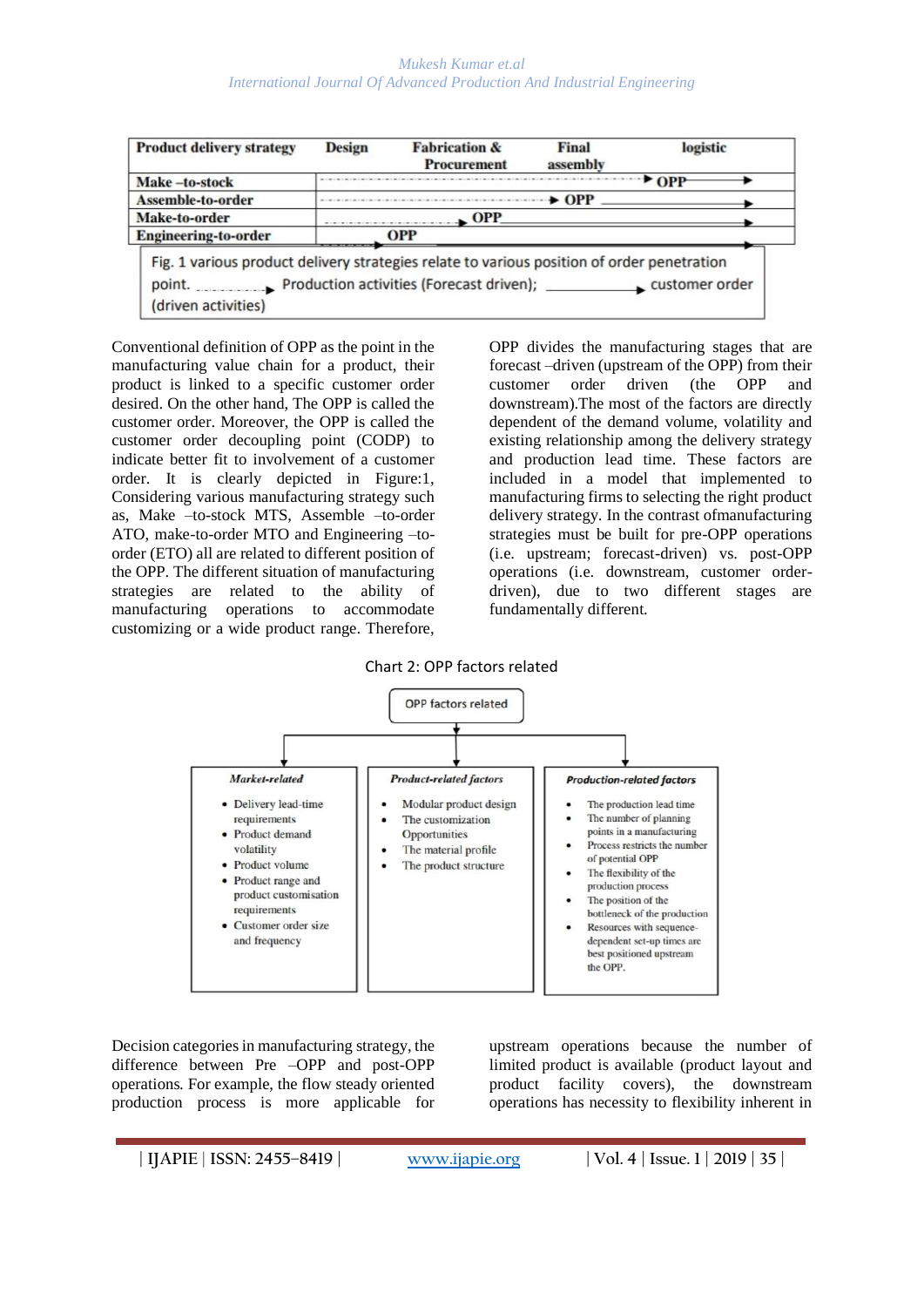job shop (process layout and process facility exist) it is depicted in the Table.

| <b>Attributes Factors</b>               | <b>Pre-OPP</b> operations                                                                                                    | <b>Post-OPP</b> operations                                                                                                                                                |  |
|-----------------------------------------|------------------------------------------------------------------------------------------------------------------------------|---------------------------------------------------------------------------------------------------------------------------------------------------------------------------|--|
| <b>Market and product</b>               |                                                                                                                              |                                                                                                                                                                           |  |
| Nature of Product types                 | Standard, commodities                                                                                                        | Special                                                                                                                                                                   |  |
| <b>Existing Product range</b>           | Predetermined, narrow                                                                                                        | Wide                                                                                                                                                                      |  |
| <b>Demand Pattern</b>                   | high volume, predictable                                                                                                     | Low volume, volatile                                                                                                                                                      |  |
| Order winners                           | Price                                                                                                                        | Design, flexibility, delivery speed                                                                                                                                       |  |
| Market qualifiers                       | Design, quality, on-time delivery                                                                                            | Price, quality, on-time delivery                                                                                                                                          |  |
| <b>Production (decision categories)</b> |                                                                                                                              |                                                                                                                                                                           |  |
| Process                                 | Line, high-volume batch                                                                                                      | Job shop, low-volume batch                                                                                                                                                |  |
| Capacity                                | Lag/track                                                                                                                    | Lead/track                                                                                                                                                                |  |
| <b>Facilities</b>                       | <b>Product focus</b>                                                                                                         | Process focus                                                                                                                                                             |  |
| Vertical integration                    | Supplier relationships,<br>OPP buffer/post-OPP operations                                                                    | Customer relationships.<br>OPP buffer/pre-OPP operations                                                                                                                  |  |
| Quality                                 | Process quality focus                                                                                                        | Product quality focus                                                                                                                                                     |  |
| Organisation                            | Centralised                                                                                                                  | Decentralised                                                                                                                                                             |  |
| Production planning<br>and control      | Level S&OP strategy<br>Order promising based on stock<br>availability<br>Rate-based material planning<br>Pull-type execution | Chase S&OP strategy<br>Order promising based on lead<br>time agreement, and material<br>and capacity availability<br>Time-phased material planning<br>Push-type execution |  |
| Performance measurement                 | Cost, productivity                                                                                                           | Flexibility, delivery lead times                                                                                                                                          |  |

#### Table : 1 process layout and process facility exist

### 4.0 Forward shifting of OPP

Generally two types of driving forces are responsible for shifting the OPP forwards (i) Reduce the delivery lead time to customer. (ii) An improve the manufacturing efficiency. Therefore, optimization of bottlenecks operations. In such a situation, sequence are generally dependent setup time on a bottleneck situations, it wouldbe opportunity to optimization point decide and its can be able to run with resource based on a forecast, instead of having to react expect penetration of customer order items and quantity decides. This strategy to achieve by generally two

types of key points address (i) delivery speed and reliability (ii) price respectively. According to modular design for products or pre-fabrication. A good modularization will leading to an ATO policy. The main focus of lead times for downstream activates would reduce the delivery lead time (forward shifting) but will not change the OPP with respect to the material flow in the product structure per se. in contrast of lead time reduction will typically use shifting the position of backward OPP. The shifting of OPP forward direction has negative effect and the strategic issue. In a given Table: 2 clearly depicted.

| Table: 2 OPP forward shifting effect on strategic issues |  |  |  |
|----------------------------------------------------------|--|--|--|
|                                                          |  |  |  |

| <b>Competitive edge</b>                | <b>Forward shifting</b>                                        | <b>Negative effects</b>                                                                                                                                 |
|----------------------------------------|----------------------------------------------------------------|---------------------------------------------------------------------------------------------------------------------------------------------------------|
| Delivery speed<br>Delivery reliability | Reduce the customer lead time                                  | Rely more on forecasts (risk<br>of obsolescence)                                                                                                        |
| Price                                  | Process optimisation<br>(improved manufacturing<br>efficiency) | Reduce product<br>customisation (to maintain<br>WIP and inventories levels)<br>Increase work-in-process<br>(due to more items being<br>forecast-driven) |

#### 4.1. Backward shifting of OPP.

The driving force for shifting in such a situation in backwards is to enhance the knowledge of contents to customer order at the accurate time of production and value added. i.e to achieve the higher degree of customization and reduced the

**| IJAPIE** | **ISSN: 2455–8419 | [www.ijapie.org](http://www.ijapie.org/) | Vol. 4 | Issue. 1 | 2019 | 36 |**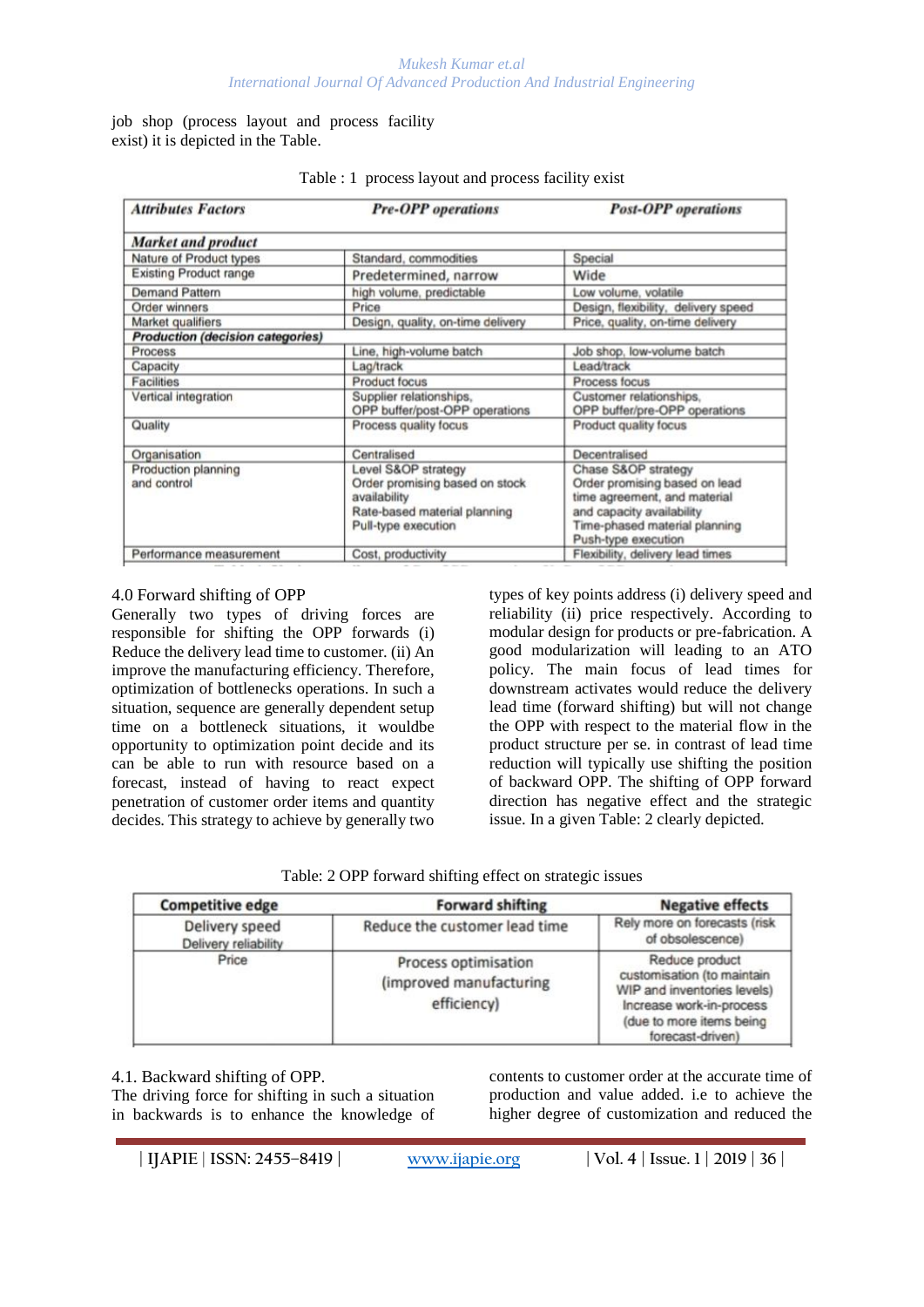resources of work in process inventory redundancy. Performing more activities based on actual customer order quantity penetration, the organization added the value addition and quality

enhancement, therefore these activities during the delivery lead time must be yield. In a given Table 4.

|  | Table: 3 OPP Backward shifting effect on strategic issues |  |
|--|-----------------------------------------------------------|--|
|  |                                                           |  |

| <b>Competitive edge</b>                  | <b>Backward shifting</b>                                                                                                       | <b>Negative effects</b>                                                                                                                           |
|------------------------------------------|--------------------------------------------------------------------------------------------------------------------------------|---------------------------------------------------------------------------------------------------------------------------------------------------|
| Product range<br>Product mix flexibility | Increasing the degree of<br>product customisation                                                                              | Longer delivery lead times<br>and reduced delivery reliability                                                                                    |
| Quality                                  | Reduce the reliance on<br>Forecasts<br>Reduce or eliminate WIP<br>buffers<br>Reduce the risk of<br>obsolescence of inventories | (if production lead times are<br>not reduced)<br>Reduced manufacturing<br>efficiency (due to reduced<br>possibilities to process<br>optimisation) |

5. Strategic Perspective of the positioning of the OPP

The strategic positioning of the OPP are major affected by delivery lead time ratio (P/D) and the relative demand volatility. The definition of demand volatility as coefficient of variation, i.e the standard deviation of demand relative the average demand.it is also clearly depicted in Figure 2, and Figure 3 revels that if, The  $P/D = 1$ , this value is related to whether production can await a customer order before production activities must begin or not. The  $P/D < 1$ , an MTO product delivery strategy is possible. However, in order to capitalise on economies of scale for

common items, these may be produced to stock. This is expressed through the RDV, such that a low RDV indicates that some parts can be produced to stock, potentially leading to ATO situation.Low demand volatility (DV) indicate that some prats can be generate/produced to stock, potential leading to the ATO situation. The low DVs MTS strategy can be pursued. It means that through P/D ratio would be explore for MTO, the firms select an MTS policy with pursue to increase productivity.



Fig: 2 the slandered deviation of demand relative average demand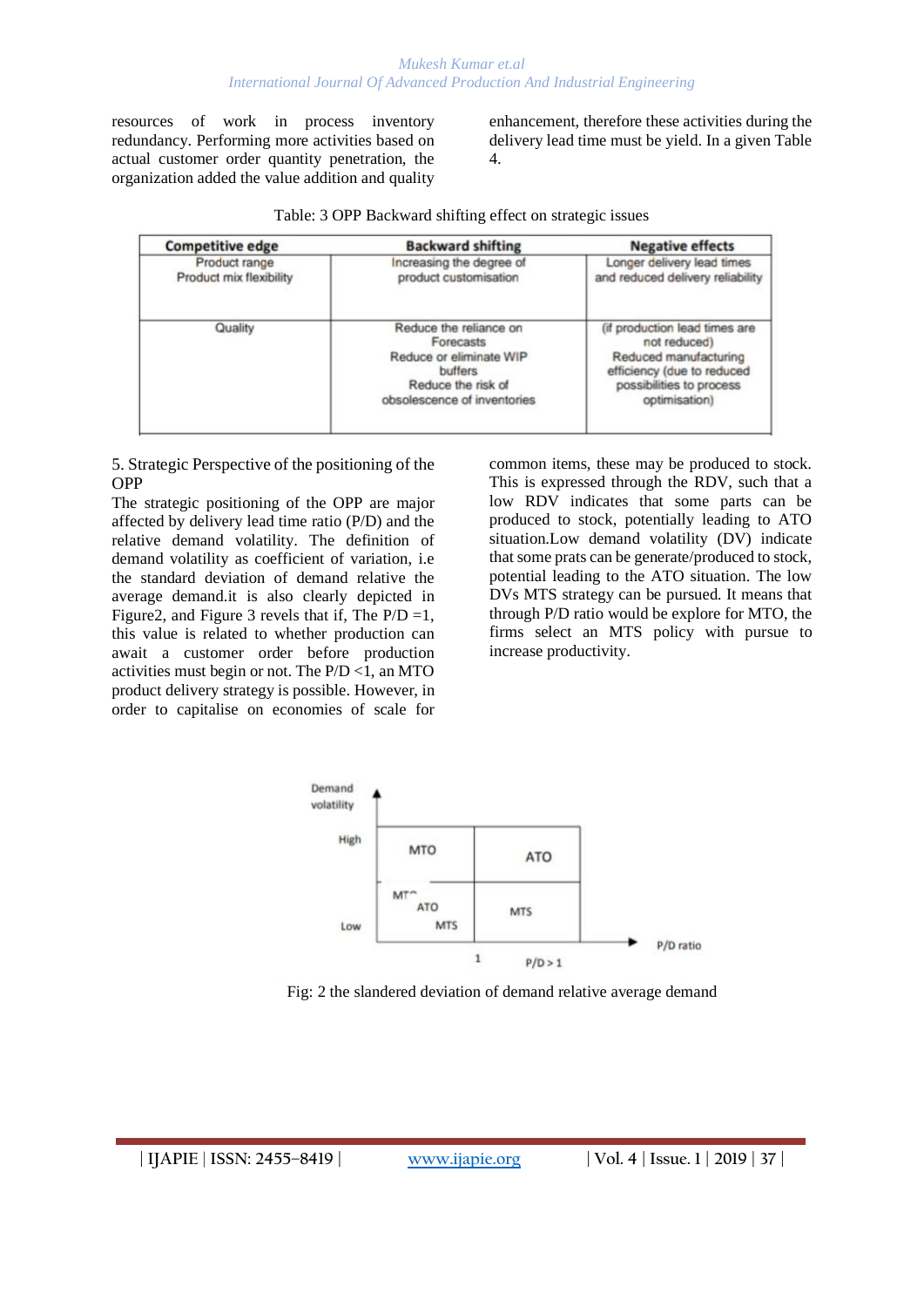

Fig: 3 Decoupling point based on economic of scale

Suppose if the market a shorter delivery lead time, more burden put on manufacturer to reduce led time to quality for wider choice of product delivery strategies. If in such a situation manufacturer lead time is longer than MTO will not select. A manufacturing firm's work on proactively cuts lead times may create opportunities, where delivery speed can be order winner, at few markets for few product strategy. Such action resembles the ultimate strategic role of manufacturing i.e that is extremely supportive according to Hayes and Wheelwright (1984). Ifsuppose the delivery variability is too higher for using the MTS policy, inventory stocking in some point is very necessary for internal manufacturing value chain. Basically, this point is called coefficient of variations, i.e the demand vitality is smaller. Typically, Lower of DV coincides with higher demand volume. i.e the higher the product volume, the lower the relative demand fluctuation. This has been illustrated in empirical evidence by such action resembles the ultimate strategic role of manufacturing i.e that is extremely supportive according to Hayes and Wheelwright (1984). ATO is implemented to deals with volatile demand and delivery lead time requirement ATO has combined both MTS upstream and MTO downstream the OPP, it is possible to reposition ATO. In the Figure 2, and Figure3 depicted, to implemented Pure MTS and MTO policies for Pre-OPP and Post-OPP operations respectively. According to separation of ATO into two parts that has less than delivery lead time. According to definition MTO must less than P/D ratio is less than one. MTS feasible option for any circumstances with low DV. Finally observed that P/D ratio in combination of

larger DV makes MTO strategy successively and more applicable. In such a situation decoupling an ATO situation around the OPP. Both strategy can be feasible.

## Conclusions:

According to depict Figure: 4, it has completely explore that various factors effected in order penetration point or decoupling point decision. It Cleary reveals that market characteristics, Mass customization logistics services, and product characteristics, and production characteristics are affected by delivery lead time, and logistic integration and customized logistics services. Various manufacturing strategies such as MTS, MTO, ATO and ETO have significant influence role to achieve the Order penetrations point decides. Decoupling point stocking location is key role pay to market winner and qualifier. The key role pay by inbound and out bound logisticcustomization role and smooth integrate logistic flow frequency and order penetration point to achieve better opportunity of scheduling accurate location and delivery strategy of market strategy to achieve. It is clearly explores that various factors affect the position of the OPP, and strategic rationale the OPP forward or backward. Extreme position of backward shifting will place the firms in an ETO situation, in order winner has required to design, delivery speed and flexibility. In such a situation of forward shifting as far as possible to leads to an MTS situation, where price is main dominating order winner. In such changing of market condition and situation are related to competitive advantages in terms of order winner criteria dependent and strengthened or appropriate position stocking point and variability of market lumpy demand pattern. The

**<sup>|</sup> IJAPIE** | **ISSN: 2455–8419 | [www.ijapie.org](http://www.ijapie.org/) | Vol. 4 | Issue. 1 | 2019 | 38 |**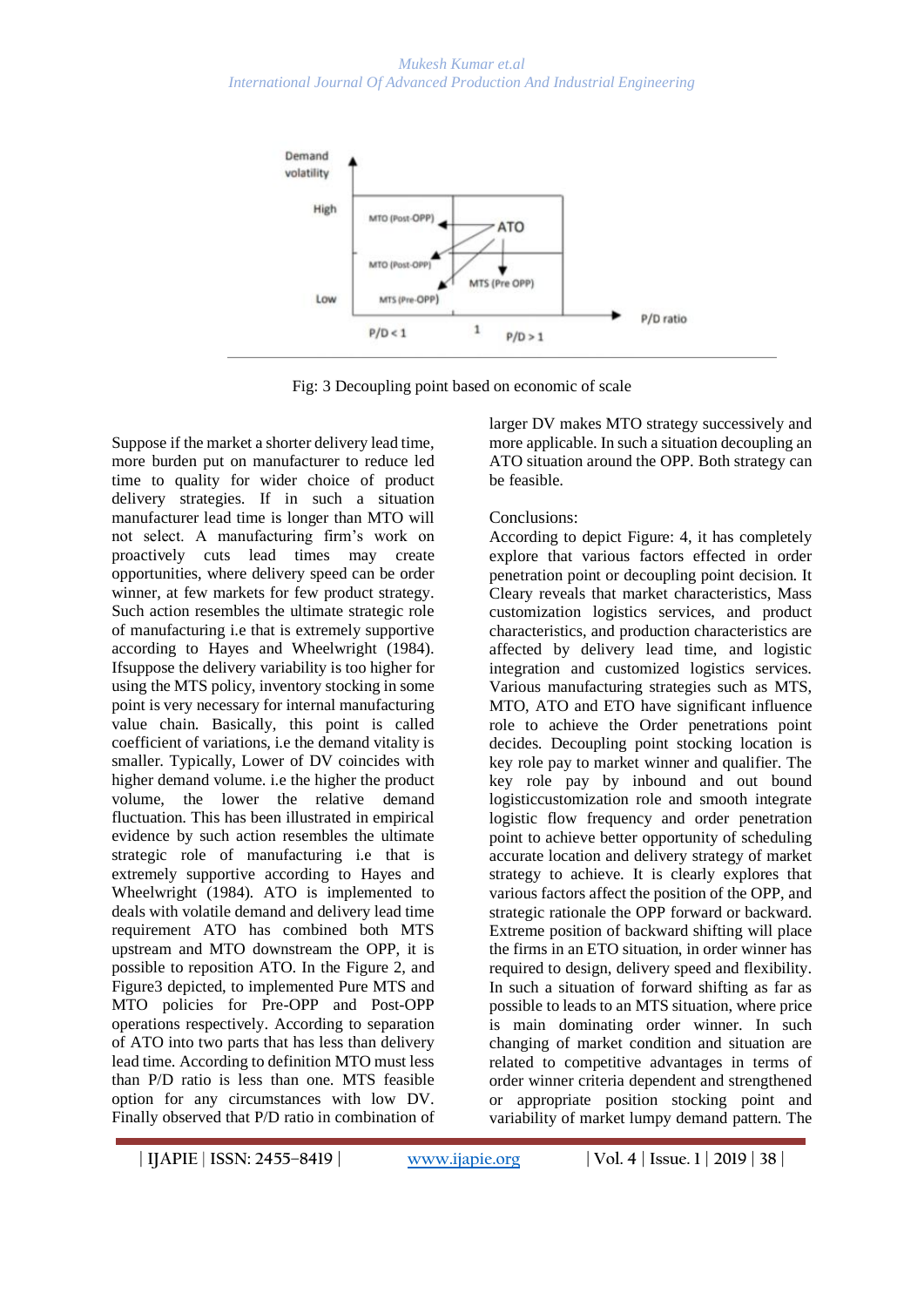#### *Mukesh Kumar et.al International Journal Of Advanced Production And Industrial Engineering*

trade-off between (i) maximum manufacturing efficiency that that leads to Pre-OPP operations (ii) the requirement of minimum inventory investment that dominates the post-OPP operations, while at the same time maintain a higher and consistent level of customer service. In the context of positioning of the OPP is very closer to the trade-off. The OPP divide into two separate parts of manufacturing value chain, it must be differentiate with respect to manufacturing strategy. The implementation of Pre-OPP operations and for Post-OPP operations. We presented some basic strategic issues related to pre-OPP vs. post OPP operations. The framework has developed product delivery strategy with respect to demand volume and volatility and generate the relationship between the OPP, its characteristic and strategic importance product and delivery lead times.



Fig. 4 Framework for affecting the positioning of the OPP/DPs

References:

1. Berry, W.L., Hill, T., 1992. Linking systems to strategy. Int. J. Oper. Prod. Manag. 12(10), 3–15.

2. Chandra, C., Grabis, J., 2004. Managing Logistics for Mass Customization: the New Production Frontier, Mass Customization. Springer, pp. 3–19.

3. Choy, K., Li, C.L., So, S.C., Lau, H., Kwok, S., Leung, D., 2007. Managing uncertainty in logistics service supply chain. Int. J. Risk Assess. Manag. 7 (1), 19–43.

4. D'Alessandro, A.J., Baveja, A., 2000. Divide and conquer: Rohm and Haas' response to a hanging specialty chemicals market. Interfaces 30 (6), 1–16.

5. Hoogeveen, H., Lenté, C., T'kindt, V., 2012. Rescheduling for new orders on a single machine with setup times. Eur. J. Oper. Res. 223 (1), 40–46.

6. Ji, J.-h, Qi, L.-l, Gu, Q.-l, 2007. Study on CODP position of process industry implemented mass

customization. Syst. Eng.—Theory Pract. 27 (12), 151– 157.

7. Liu, W., Yang, Y., Li, X., Xu, H., Xie, D., 2012. A time scheduling model of logistics service supply chain with mass customized logistics service. Discret. Dyn. Nat. Soc. 2012, 1–18.

8. Liu, W.-h, Xu, X.-c, Ren, Z.-x, Peng, Y., 2011. An emergency order allocation model based on multiprovider in two-echelon logistics service supply chain. Supply Chain Manag.: Int. J. 16 (6), 391–400.

9. Olhager, J., 2003. Strategic positioning of the order penetration point. Int. J. Prod. Econ. 85 (3), 319–329.

10. Olhager, J., Ostlund, B., 1990. An integrated push– pull manufacturing strategy. European Journal of Operational Research45 (2–3), 135–142.